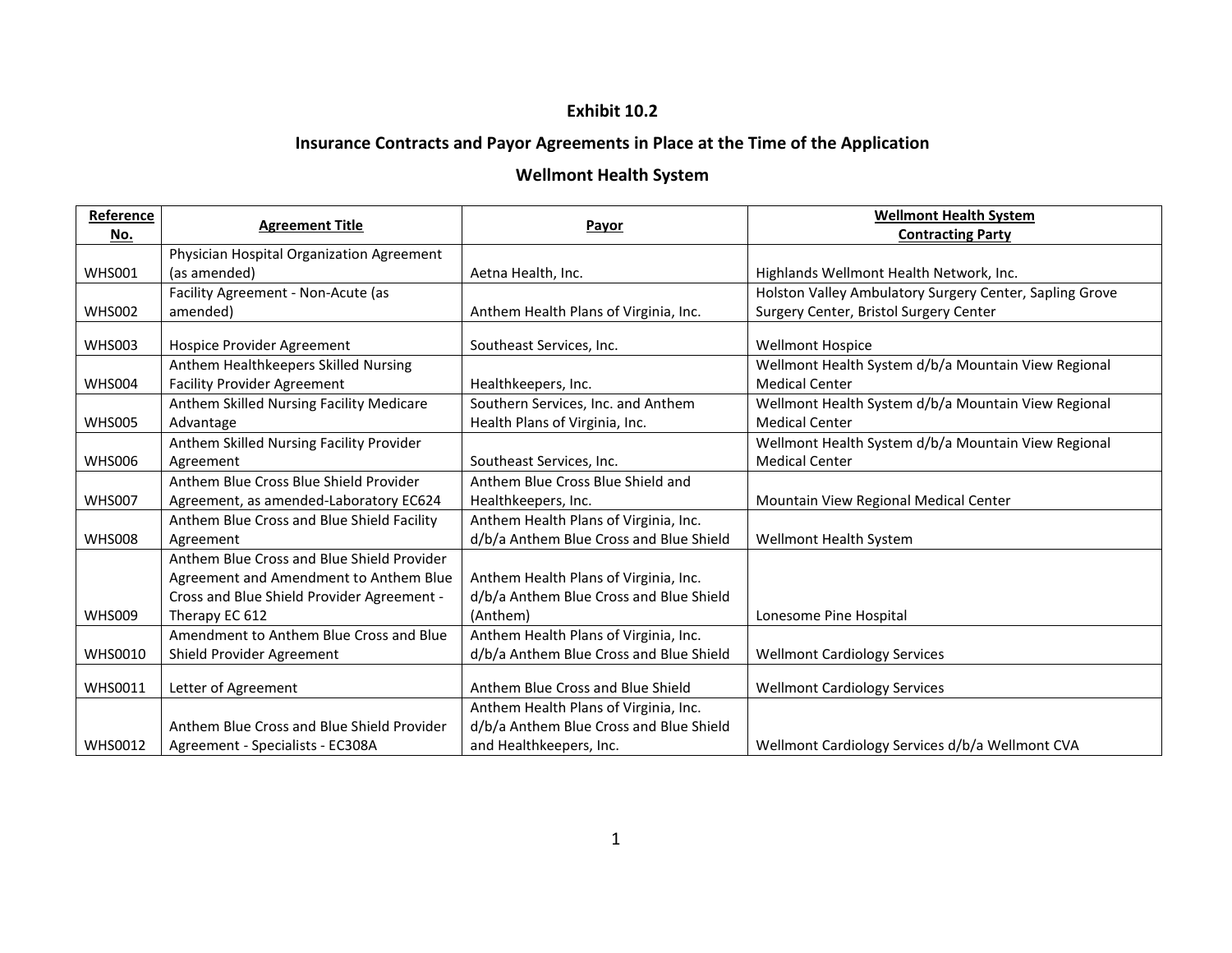| Payor<br>No.<br><b>Contracting Party</b><br>Anthem Blue Cross and Blue Shield Provider<br>Anthem Health Plans of Virginia, Inc.<br>d/b/a Anthem Blue Cross and Blue Shield<br>Agreement - Primary Care Physician -<br><b>WHS0013</b><br>EC104A<br><b>Wellmont Medical Associates</b><br>and Healthkeepers, Inc.<br>Amendment 4 to the BluePreferred Network<br><b>WHS0014</b><br>BlueCross BlueShield of Tennessee, Inc.<br>Ambulatory Surgical Facility Attachment<br>Holston Valley Ambulatory Surgery Center<br>Amendment 4 to the BlueSelect Network<br><b>WHS0015</b><br>BlueCross BlueShield of Tennessee, Inc.<br>Ambulatory Surgical Facility Attachment<br>Holston Valley Ambulatory Surgery Center<br>Amendment 5 to the BluePreferred Network<br><b>WHS0016</b><br>Ambulatory Surgical Facility Attachment<br>BlueCross BlueShield of Tennessee, Inc.<br><b>Bristol Surgery Center</b><br>Amendment 5 to the BlueSelect Network<br><b>WHS0017</b><br>Ambulatory Surgical Facility Attachment<br>BlueCross BlueShield of Tennessee, Inc.<br><b>Bristol Surgery Center</b><br>Amendment 6 to the BluePreferred Network | Reference | <b>Agreement Title</b> | <b>Wellmont Health System</b> |
|---------------------------------------------------------------------------------------------------------------------------------------------------------------------------------------------------------------------------------------------------------------------------------------------------------------------------------------------------------------------------------------------------------------------------------------------------------------------------------------------------------------------------------------------------------------------------------------------------------------------------------------------------------------------------------------------------------------------------------------------------------------------------------------------------------------------------------------------------------------------------------------------------------------------------------------------------------------------------------------------------------------------------------------------------------------------------------------------------------------------------------|-----------|------------------------|-------------------------------|
|                                                                                                                                                                                                                                                                                                                                                                                                                                                                                                                                                                                                                                                                                                                                                                                                                                                                                                                                                                                                                                                                                                                                 |           |                        |                               |
|                                                                                                                                                                                                                                                                                                                                                                                                                                                                                                                                                                                                                                                                                                                                                                                                                                                                                                                                                                                                                                                                                                                                 |           |                        |                               |
|                                                                                                                                                                                                                                                                                                                                                                                                                                                                                                                                                                                                                                                                                                                                                                                                                                                                                                                                                                                                                                                                                                                                 |           |                        |                               |
|                                                                                                                                                                                                                                                                                                                                                                                                                                                                                                                                                                                                                                                                                                                                                                                                                                                                                                                                                                                                                                                                                                                                 |           |                        |                               |
|                                                                                                                                                                                                                                                                                                                                                                                                                                                                                                                                                                                                                                                                                                                                                                                                                                                                                                                                                                                                                                                                                                                                 |           |                        |                               |
|                                                                                                                                                                                                                                                                                                                                                                                                                                                                                                                                                                                                                                                                                                                                                                                                                                                                                                                                                                                                                                                                                                                                 |           |                        |                               |
|                                                                                                                                                                                                                                                                                                                                                                                                                                                                                                                                                                                                                                                                                                                                                                                                                                                                                                                                                                                                                                                                                                                                 |           |                        |                               |
|                                                                                                                                                                                                                                                                                                                                                                                                                                                                                                                                                                                                                                                                                                                                                                                                                                                                                                                                                                                                                                                                                                                                 |           |                        |                               |
|                                                                                                                                                                                                                                                                                                                                                                                                                                                                                                                                                                                                                                                                                                                                                                                                                                                                                                                                                                                                                                                                                                                                 |           |                        |                               |
|                                                                                                                                                                                                                                                                                                                                                                                                                                                                                                                                                                                                                                                                                                                                                                                                                                                                                                                                                                                                                                                                                                                                 |           |                        |                               |
|                                                                                                                                                                                                                                                                                                                                                                                                                                                                                                                                                                                                                                                                                                                                                                                                                                                                                                                                                                                                                                                                                                                                 |           |                        |                               |
|                                                                                                                                                                                                                                                                                                                                                                                                                                                                                                                                                                                                                                                                                                                                                                                                                                                                                                                                                                                                                                                                                                                                 |           |                        |                               |
|                                                                                                                                                                                                                                                                                                                                                                                                                                                                                                                                                                                                                                                                                                                                                                                                                                                                                                                                                                                                                                                                                                                                 |           |                        |                               |
| <b>WHS0018</b><br>Ambulatory Surgical Facility Attachment<br>BlueCross BlueShield of Tennessee, Inc.<br>Sapling Grove Surgery Center                                                                                                                                                                                                                                                                                                                                                                                                                                                                                                                                                                                                                                                                                                                                                                                                                                                                                                                                                                                            |           |                        |                               |
| Amendment 6 to the BlueSelect Network                                                                                                                                                                                                                                                                                                                                                                                                                                                                                                                                                                                                                                                                                                                                                                                                                                                                                                                                                                                                                                                                                           |           |                        |                               |
| <b>WHS0019</b><br>Ambulatory Surgical Facility Attachment<br>BlueCross BlueShield of Tennessee, Inc.<br>Sapling Grove Surgery Center                                                                                                                                                                                                                                                                                                                                                                                                                                                                                                                                                                                                                                                                                                                                                                                                                                                                                                                                                                                            |           |                        |                               |
| Swing Bed Facility Amendments to the                                                                                                                                                                                                                                                                                                                                                                                                                                                                                                                                                                                                                                                                                                                                                                                                                                                                                                                                                                                                                                                                                            |           |                        |                               |
| <b>BlueCross BlueShield of Tennessee</b>                                                                                                                                                                                                                                                                                                                                                                                                                                                                                                                                                                                                                                                                                                                                                                                                                                                                                                                                                                                                                                                                                        |           |                        |                               |
| <b>WHS0020</b><br>BlueCross BlueShield of Tennessee, Inc.<br><b>Hancock County Hospital</b><br>Institution Agreement                                                                                                                                                                                                                                                                                                                                                                                                                                                                                                                                                                                                                                                                                                                                                                                                                                                                                                                                                                                                            |           |                        |                               |
| BlueCross BlueShield of Tennessee, Inc.                                                                                                                                                                                                                                                                                                                                                                                                                                                                                                                                                                                                                                                                                                                                                                                                                                                                                                                                                                                                                                                                                         |           |                        |                               |
| <b>WHS0021</b><br>Medicare Advantage Provider Agreement<br>and on behalf of its licensed Affiliates<br>Wellmont Health System                                                                                                                                                                                                                                                                                                                                                                                                                                                                                                                                                                                                                                                                                                                                                                                                                                                                                                                                                                                                   |           |                        |                               |
| BlueCross BlueShield of Tennessee, Inc.                                                                                                                                                                                                                                                                                                                                                                                                                                                                                                                                                                                                                                                                                                                                                                                                                                                                                                                                                                                                                                                                                         |           |                        |                               |
| <b>WHS0022</b><br>Medicare Advantage Provider Agreement<br>and on behalf of its licensed Affiliates<br>Highlands Wellmont Health Network                                                                                                                                                                                                                                                                                                                                                                                                                                                                                                                                                                                                                                                                                                                                                                                                                                                                                                                                                                                        |           |                        |                               |
| BlueCross BlueShield of Tennessee, Inc.,                                                                                                                                                                                                                                                                                                                                                                                                                                                                                                                                                                                                                                                                                                                                                                                                                                                                                                                                                                                                                                                                                        |           |                        |                               |
| participating TennCare provider, BCBST's                                                                                                                                                                                                                                                                                                                                                                                                                                                                                                                                                                                                                                                                                                                                                                                                                                                                                                                                                                                                                                                                                        |           |                        |                               |
| wholly owned HMO subsidiary, Volunteer<br>CoverKids Amendment to the BlueCare                                                                                                                                                                                                                                                                                                                                                                                                                                                                                                                                                                                                                                                                                                                                                                                                                                                                                                                                                                                                                                                   |           |                        |                               |
| <b>WHS0023</b><br>Attachment<br>State Health Plan, Inc.<br>Wellmont Health System                                                                                                                                                                                                                                                                                                                                                                                                                                                                                                                                                                                                                                                                                                                                                                                                                                                                                                                                                                                                                                               |           |                        |                               |
| Rate Variation Amendment to the BlueCare                                                                                                                                                                                                                                                                                                                                                                                                                                                                                                                                                                                                                                                                                                                                                                                                                                                                                                                                                                                                                                                                                        |           |                        |                               |
| Network Institution Attachment of the                                                                                                                                                                                                                                                                                                                                                                                                                                                                                                                                                                                                                                                                                                                                                                                                                                                                                                                                                                                                                                                                                           |           |                        |                               |
| <b>BlueCross BlueShield of Tennessee</b><br>BlueCross BlueShield of Tennessee, Inc.,<br><b>WHS0024</b>                                                                                                                                                                                                                                                                                                                                                                                                                                                                                                                                                                                                                                                                                                                                                                                                                                                                                                                                                                                                                          |           |                        |                               |
| Volunteer State Health Plan, Inc.<br>Takoma Regional Hospital<br>Institution Agreement                                                                                                                                                                                                                                                                                                                                                                                                                                                                                                                                                                                                                                                                                                                                                                                                                                                                                                                                                                                                                                          |           |                        |                               |
| Swing Bed Facility Amendment to the<br>BlueCare Institution Attachment of the                                                                                                                                                                                                                                                                                                                                                                                                                                                                                                                                                                                                                                                                                                                                                                                                                                                                                                                                                                                                                                                   |           |                        |                               |
| BlueCross BlueShield of Tennessee, Inc.<br><b>BlueCross BlueShield of Tennessee</b><br>and on behalf of its licensed Affiliates;                                                                                                                                                                                                                                                                                                                                                                                                                                                                                                                                                                                                                                                                                                                                                                                                                                                                                                                                                                                                |           |                        |                               |
| <b>WHS0025</b><br>Volunteer State Health Plan, Inc.<br>Hawkins County Memorial Hospital SNF<br>Institution Agreement                                                                                                                                                                                                                                                                                                                                                                                                                                                                                                                                                                                                                                                                                                                                                                                                                                                                                                                                                                                                            |           |                        |                               |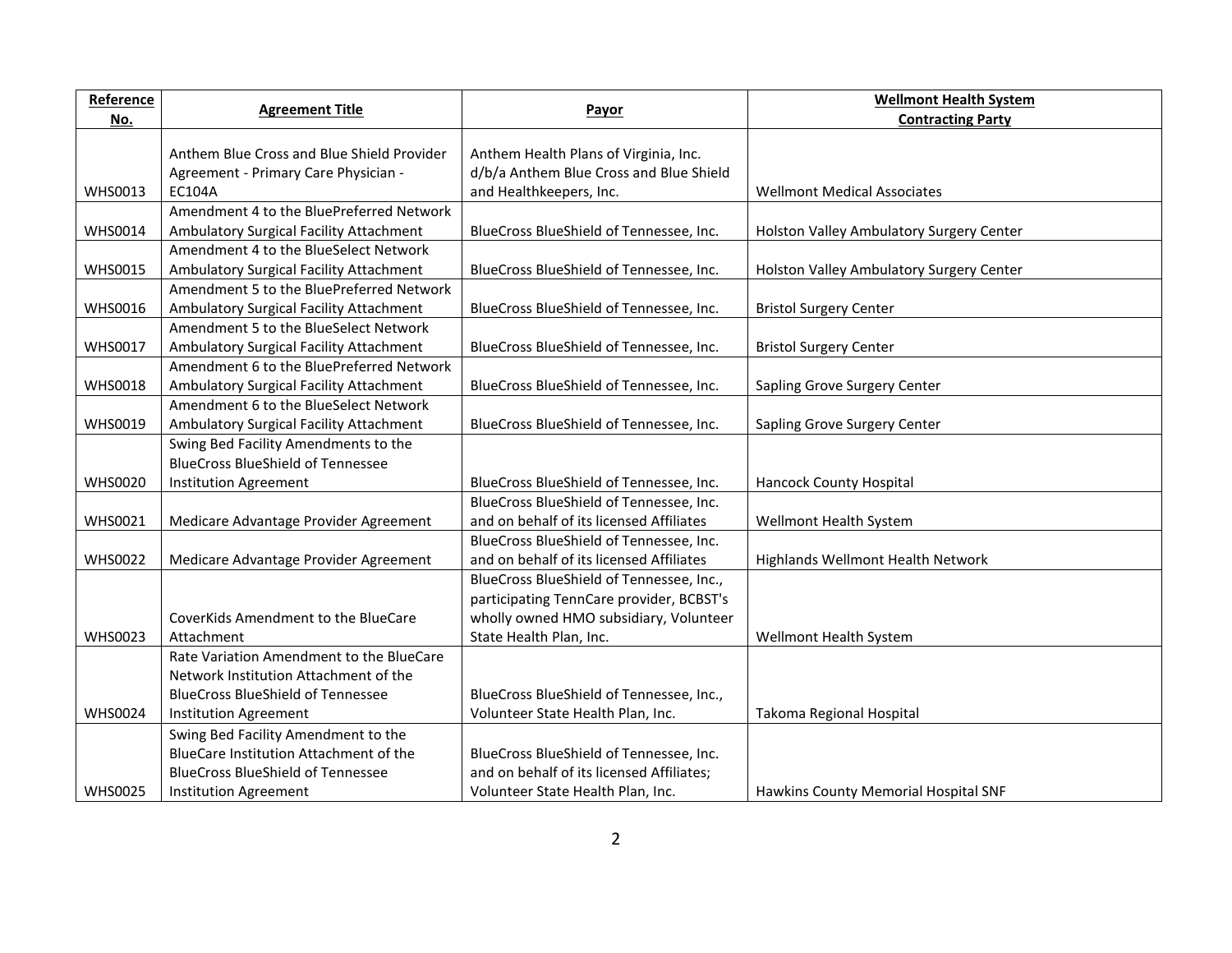| Reference      | <b>Agreement Title</b>                         |                                           | <b>Wellmont Health System</b>          |
|----------------|------------------------------------------------|-------------------------------------------|----------------------------------------|
| <u>No.</u>     |                                                | Payor                                     | <b>Contracting Party</b>               |
|                | Rate Variation Amendment to the BlueCare       |                                           |                                        |
|                | Network Institution Attachment of the          |                                           |                                        |
|                | <b>BlueCross BlueShield of Tennessee</b>       | BlueCross BlueShield of Tennessee, Inc.,  |                                        |
| <b>WHS0026</b> | <b>Institution Agreement</b>                   | Volunteer State Health Plan, Inc.         | Hawkins County Memorial Hospital       |
|                | Amendments to the BlueCare Institution         |                                           |                                        |
|                | Attachment of the BlueCross BlueShield of      | BlueCross BlueShield of Tennessee, Inc.,  |                                        |
| <b>WHS0027</b> | Tennessee Institution Agreement                | Volunteer State Health Plan, Inc.         | Wellmont Health System                 |
|                | Dual Eligible Special Needs Plan Amendment     | BlueCross BlueShield of Tennessee, Inc.,  |                                        |
| <b>WHS0028</b> | to the BlueCare/TenncareSelect Attachment      | Volunteer State Health Plan, Inc.         | Wellmont Health System                 |
|                | Swing Bed Facility Amendment to the            |                                           |                                        |
|                | BlueCare Institution Attachment of the         | BlueCross BlueShield of Tennessee, Inc.   |                                        |
|                | <b>BlueCross BlueShield of Tennessee</b>       | and on behalf of its licensed Affiliates; |                                        |
| <b>WHS0029</b> | <b>Institution Agreement</b>                   | Volunteer State Health Plan, Inc.         | Wellmont Hancock Hospital-Swingbed     |
|                |                                                |                                           | Wellmont Health System Facilities:     |
|                |                                                |                                           | Hawkins County Memorial Hospital       |
|                |                                                |                                           | <b>Bristol Regional Medical Center</b> |
|                | <b>BlueCross BlueShield Of Tennessee</b>       | BlueCross BlueShield of Tennessee, Inc.   | <b>Hancock County Hospital</b>         |
| <b>WHS0030</b> | Institution Agreement, as amended              | and on behalf of its licensed Affiliates; | Holston Valley Medical Center          |
|                |                                                | BlueCross BlueShield of Tennessee, Inc.   |                                        |
| WHS0031        | Medicare Advantage Provider Agreement          | and on behalf of its licensed Affiliates; | Holston Valley Imaging Center          |
|                | <b>BlueCross BlueShield of Tennessee Group</b> | BlueCross BlueShield of Tennessee, Inc.   |                                        |
| <b>WHS0032</b> | Practice Agreement, as amended                 | and on behalf of its licensed Affiliates; | Cardiovascular Associates, P.C.        |
|                | Specialist Consulting Amendment to the         |                                           |                                        |
|                | various Network Group Practice                 | BlueCross BlueShield of Tennessee, Inc.   |                                        |
| <b>WHS0033</b> | Attachments                                    | and on behalf of its licensed Affiliates; | Cardiovascular Associates, P.C.        |
|                | Attachment BlueCare Group Practice             |                                           |                                        |
|                | Specialist to BlueCross BlueShield of          |                                           |                                        |
| <b>WHS0034</b> | Tennessee Group Practice Agreement             | Volunteer State Health Plan, Inc.         | <b>Wellmont Medical Associates</b>     |
|                | Attachment BlueCare Group Practice             |                                           |                                        |
|                | Primary Care to BlueCross BlueShield of        |                                           |                                        |
| <b>WHS0035</b> | Tennessee Group Practice Agreement             | Volunteer State Health Plan, Inc.         | <b>Wellmont Medical Associates</b>     |
|                | <b>BlueCross BlueShield of Tennessee Group</b> |                                           |                                        |
|                | <b>Practice Agreement</b>                      | BlueCross BlueShield Of Tennessee, Inc.   |                                        |
| <b>WHS0036</b> |                                                |                                           |                                        |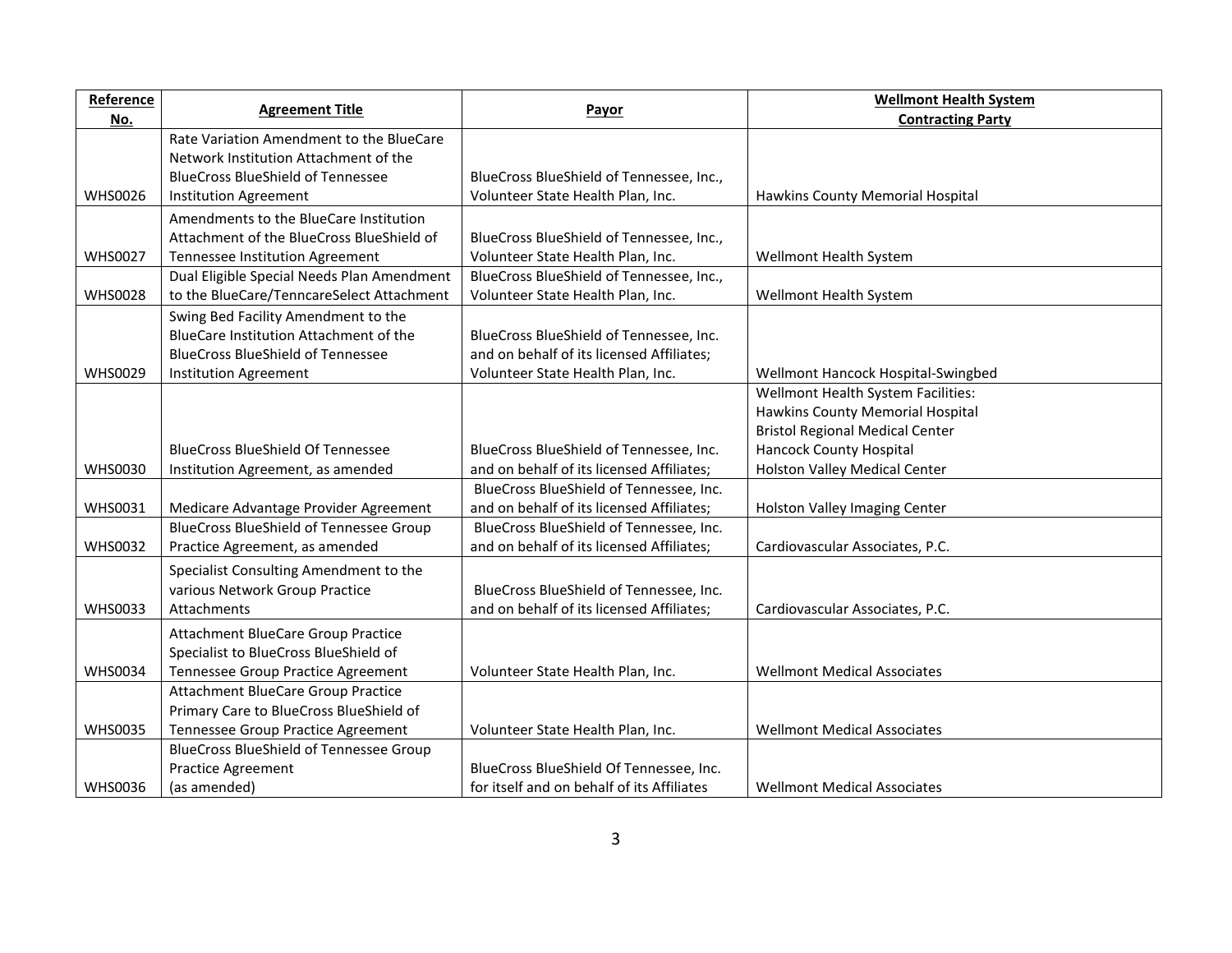| Reference      | <b>Agreement Title</b>                             | Payor                                        | <b>Wellmont Health System</b>              |
|----------------|----------------------------------------------------|----------------------------------------------|--------------------------------------------|
| No.            |                                                    |                                              | <b>Contracting Party</b>                   |
|                | BluePreferred <sup>SM</sup> Network Group Practice |                                              |                                            |
|                | Attachment to BlueCross BlueShield of              | BlueCross BlueShield Of Tennessee, Inc.      |                                            |
|                | Tennessee Group Practice Agreement                 | for itself and on behalf of its licensed     |                                            |
| <b>WHS0037</b> | (as amended)                                       | <b>Affiliates</b>                            | Wellmont Medical Associates, Inc.          |
|                | BlueSelect <sup>SM</sup> Network Group Practice    | BlueCross BlueShield Of Tennessee, Inc.      |                                            |
|                | Attachment to BlueCross BlueShield of              | for itself and on behalf of its licensed     |                                            |
| <b>WHS0038</b> | Tennessee Group Practice Agreement                 | Affiliates                                   | <b>Wellmont Medical Associates</b>         |
|                | Provider Group Services Agreement                  |                                              |                                            |
|                | (with Addendum)                                    |                                              |                                            |
| <b>WHS0039</b> |                                                    | Cigna HealthCare of Tennessee, Inc.          | <b>Wellmont Cardiology Services</b>        |
|                | Provider Group Services Agreement                  |                                              |                                            |
| <b>WHS0040</b> | (with Addendum)                                    | Cigna HealthCare of Tennessee, Inc.          | <b>Wellmont Medical Associates</b>         |
| <b>WHS0041</b> | <b>Hospital Services Agreement</b>                 | Cigna HealthCare of Tennessee, Inc.          | Wellmont Health System                     |
|                | <b>Hospital Participation Agreement</b>            | Health Value management, Inc. d/b/a          |                                            |
| <b>WHS0042</b> | (as amended)                                       | <b>ChoiceCare Network</b>                    | Wellmont Health System                     |
|                |                                                    | Humana Health Plan, Inc. and Humana          |                                            |
|                |                                                    | Insurance Company and their affiliates       |                                            |
|                | <b>Hospital Participation Agreement</b>            | that underwrite or administer health         |                                            |
| <b>WHS0043</b> | (as amended)                                       | plans                                        | Wellmont Health System                     |
|                |                                                    | Humana Insurance Company, Humana             |                                            |
|                | <b>Group Participation Agreement</b>               | Health Plan, Inc., and their affiliates that |                                            |
| <b>WHS0044</b> | (as amended)                                       | underwrite or administer health plans        | <b>Wellmont Medical Associates</b>         |
|                |                                                    | Humana Health Plan, Inc. and Humana          |                                            |
|                | Model Practice Amendment to Humana                 | Insurance Company and their affiliates       |                                            |
|                | Agreement with Wellmont Medical                    | that underwrite and/or administer health     |                                            |
| <b>WHS0045</b> | Associates                                         | plans                                        | Wellmont Medical Associates and Affiliates |
|                | Delegation of Credentialing Services               | Humana Insurance Company, Humana             |                                            |
| <b>WHS0046</b> | Attachment                                         | Health Plan, Inc.                            | <b>Highlands Wellmont Network</b>          |
|                |                                                    | Humana Insurance Company, Humana             |                                            |
|                |                                                    | Health Plan, Inc. and their affiliates that  |                                            |
| <b>WHS0047</b> | Letter of Agreement                                | underwrite or administer health plans        | <b>Wellmont Medical Associates</b>         |
|                |                                                    | Humana Insurance Company, Humana             |                                            |
|                |                                                    | Health Plan, Inc. and Health Value           |                                            |
|                | Delegation of Credentialing Services               | Management Inc. d/b/a ChoiceCare             |                                            |
| <b>WHS0048</b> | Attachment                                         | Network                                      | <b>Wellmont Medical Associates</b>         |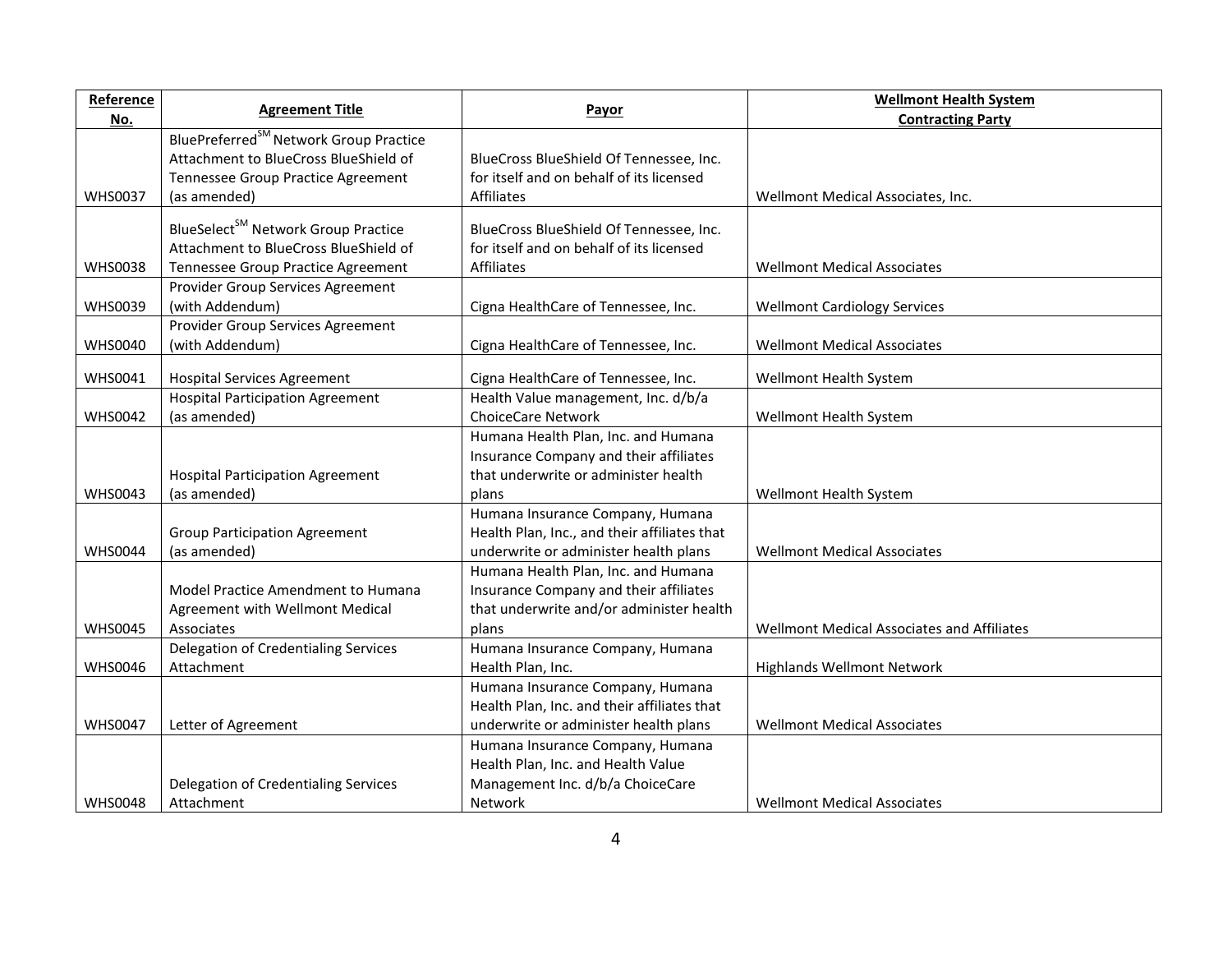| Reference      | <b>Agreement Title</b>                      | <b>Payor</b>                                       | <b>Wellmont Health System</b>                       |
|----------------|---------------------------------------------|----------------------------------------------------|-----------------------------------------------------|
| <u>No.</u>     |                                             |                                                    | <b>Contracting Party</b>                            |
| <b>WHS0049</b> | Amendment One to the Agreement              | Humana, Inc.                                       | <b>Wellmont Medical Associates</b>                  |
|                |                                             | Humana Insurance Company, Humana                   |                                                     |
|                |                                             | Health Plan, Inc. and Health Value                 |                                                     |
|                | Delegation Services Addendum to             | Management Inc. d/b/a ChoiceCare                   |                                                     |
| <b>WHS0050</b> | <b>Participation Agreement</b>              | Network                                            | Highlands Wellmont Health Network                   |
|                | Network Access Agreement                    |                                                    |                                                     |
| <b>WHS0051</b> | (as amended)                                | <b>Bristol Tennessee Essential Services (BTES)</b> | Highlands Wellmont Health Network                   |
|                | Network Access Agreement                    |                                                    |                                                     |
| <b>WHS0052</b> | (as amended)                                | Carolina Steel/Hirschfeld Steel Companies          | Highlands-Wellmont Health Network                   |
| <b>WHS0053</b> | Network Access Agreement (as amended)       | <b>Electro-Mechanical Corporation</b>              | Highlands-Wellmont Health Network, Inc.             |
|                |                                             |                                                    |                                                     |
| <b>WHS0054</b> | Physician Hospital Organization Agreement   | Managed Care of America                            | Highlands Wellmont Health Network                   |
|                | Network Access Agreement                    |                                                    |                                                     |
| <b>WHS0055</b> | (as amended)                                | Pittston Coal Management Company                   | Highlands Wellmont Health Network, Inc.             |
|                | <b>Amendment to Contract Network Access</b> |                                                    |                                                     |
|                | Agreement; also includes executed Business  |                                                    |                                                     |
| <b>WHS0056</b> | Associate Agreement                         | Russell County Board of Education                  | Highlands Wellmont Health Network                   |
|                | Network Access Agreement                    |                                                    |                                                     |
| <b>WHS0057</b> | (as amended)                                | Scott County School Board                          | Highlands Wellmont Health Network, Inc.             |
|                | Network Access Agreement (as amended);      | Adventist Health System/Sunbelt, Inc.              |                                                     |
|                | also includes executed Business Associate   | d/b/a Takoma Adventist (Later Takoma               |                                                     |
| <b>WHS0058</b> | Agreement                                   | Regional)                                          | Highlands Wellmont Health Network, Inc.             |
|                | Network Access Agreement                    |                                                    |                                                     |
|                | (as amended); also includes executed        | United Coal Company and later The                  |                                                     |
| <b>WHS0059</b> | <b>Business Associate Agreement</b>         | <b>United Company</b>                              | Highlands-Wellmont Health Network, Inc.             |
| <b>WHS0060</b> | Network Access Agreement (as amended)       | Prisma Fibers, Inc.                                | Highlands-Wellmont Health Network, Inc.             |
| <b>WHS0061</b> | Network Access Agreement (as amended)       | Wellmont Health System                             | Highlands-Wellmont Health Network, Inc.             |
|                |                                             | UnitedHealthcare Insurance Company on              |                                                     |
|                | Amendment to the Medical Group              | behalf of itself, UnitedHealthcare of              |                                                     |
| <b>WHS0062</b> | <b>Participation Agreement</b>              | Tennessee, Inc., and United's Affiliates           | Cardiovascular Associates, PC                       |
|                |                                             | UnitedHealthcare Insurance Company on              |                                                     |
|                | Amendment to Medical Group Participation    | behalf of itself, UnitedHealthcare of the          | Wellmont Medical Associates and Wellmont Cardiology |
| <b>WHS0063</b> | Agreement                                   | River Valley, and United's Affiliates              | Services                                            |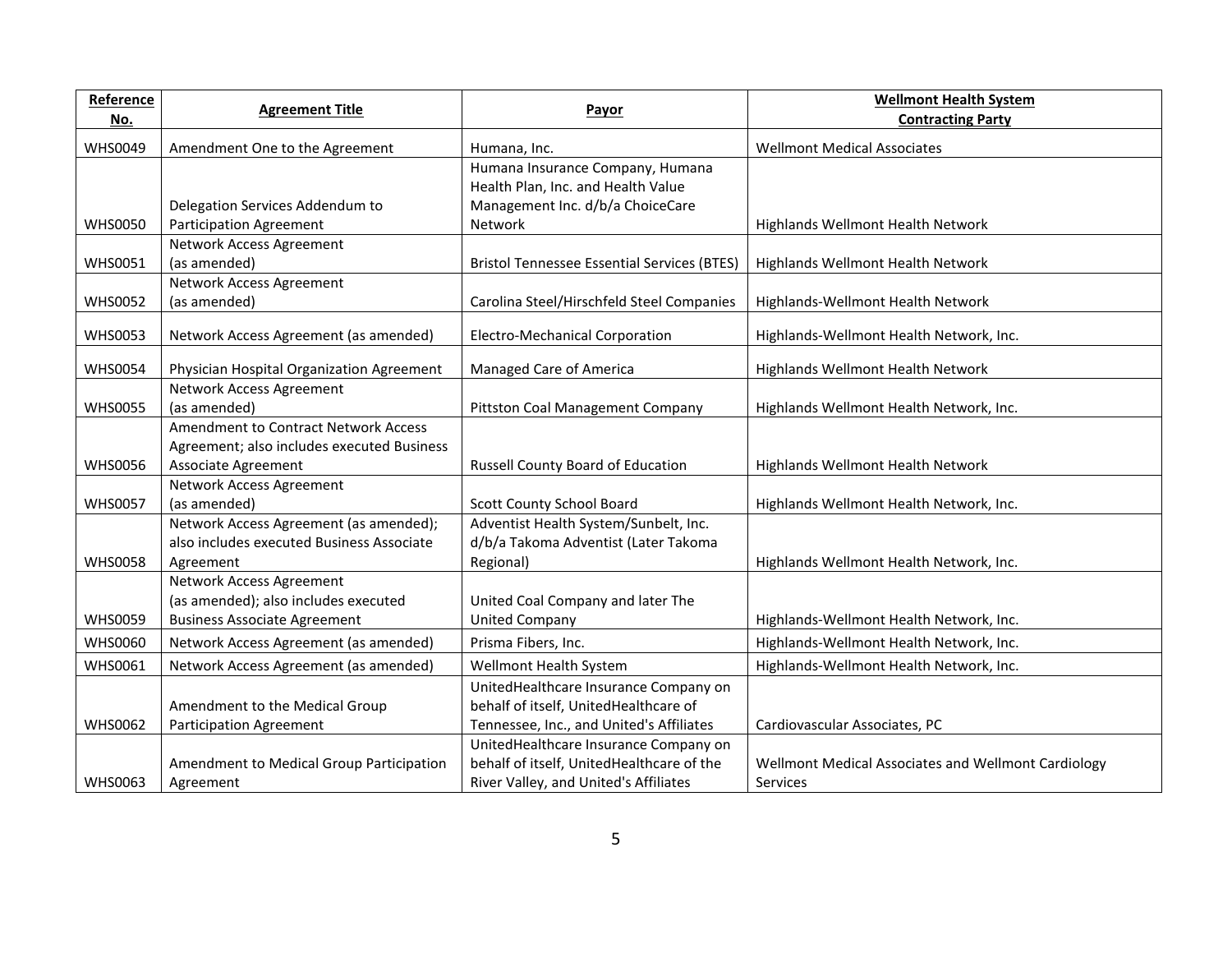| Reference      | <b>Agreement Title</b>                       |                                              | <b>Wellmont Health System</b>                                  |
|----------------|----------------------------------------------|----------------------------------------------|----------------------------------------------------------------|
| No.            |                                              | Payor                                        | <b>Contracting Party</b>                                       |
|                |                                              | UnitedHealthcare Plan of the River Valley,   |                                                                |
| <b>WHS0064</b> | Practitioner Group Provider Agreement        | Inc.                                         | <b>Wellmont Cardiology Services</b>                            |
|                |                                              | UnitedHealthcare Insurance Company on        |                                                                |
|                | Amendment to Medical Group Participation     | behalf of itself, UnitedHealthcare of the    |                                                                |
| <b>WHS0065</b> | Agreement                                    | River Valley, Inc., and United's Affiliates  | <b>Wellmont Medical Associates</b>                             |
|                | Tennessee Program Network Practitioner       | UnitedHealthcare Plan of the River Valley,   |                                                                |
| <b>WHS0066</b> | Group Provider Agreement                     | Inc. (f/k/a John Deere Health Plan, Inc.)    | <b>Wellmont Medical Associates</b>                             |
|                |                                              | UnitedHealthcare Insurance Company, on       |                                                                |
|                |                                              | behalf of itself and UnitedHealthcare of     |                                                                |
| <b>WHS0067</b> | <b>Credentialing Delegation Agreement</b>    | the River Valley, Inc. and United Affiliates | <b>Wellmont Medical Associates</b>                             |
|                |                                              |                                              |                                                                |
|                |                                              | UnitedHealthcare Insurance Company on        |                                                                |
|                | Amendment to the Medical group               | behalf of itself, UnitedHealthcare of        |                                                                |
| <b>WHS0068</b> | <b>Participation Agreement</b>               | Tennessee, Inc., and United's Affiliates     | Cardiovascular Associates, PC                                  |
|                |                                              | UnitedHealthcare Insurance Company           |                                                                |
|                |                                              | contracting on behalf of itself,             |                                                                |
|                |                                              | UnitedHealthcare of the River Valley, Inc.,  |                                                                |
|                |                                              | and the other entities that are United's     |                                                                |
| <b>WHS0069</b> | <b>Medical Group Participation Agreement</b> | Affiliates                                   | <b>Wellmont Medical Associates</b>                             |
|                | Amendment to Agreement of Tennessee          |                                              |                                                                |
|                | Program Network Group Practitioner           | UnitedHealthcare Plan of the River Valley,   |                                                                |
| <b>WHS0070</b> | Provider Agreement                           | Inc.                                         | <b>Wellmont Medical Associates</b>                             |
|                |                                              |                                              | Wellmont Health System on behalf of Bristol Regional Medical   |
|                |                                              |                                              | Center, Holston Valley Medical Center, Lonesome Pine           |
|                |                                              |                                              | Hospital, Hancock County Hospital, Hawkins County Medical      |
|                |                                              |                                              | Center, Mountain View Regional Medical Center, Takoma          |
|                | Amendment to the Agreement of Tennessee      |                                              | Regional Hospital, Wellmont Hospice, Holston Valley Imaging    |
|                | Program Network Hospital Provider            | UnitedHealthcare Plan of the River Valley,   | Center, Bristol Surgery Center, Holston Valley, Surgery Center |
| <b>WHS0071</b> | Agreement                                    | Inc.                                         | and Sapling Grove Surgery Center                               |
|                |                                              | UnitedHealthcare Insurance Company,          |                                                                |
|                |                                              | contracting on behalf of itself,             |                                                                |
|                |                                              | UnitedHealthcare Plan of the River Valley,   |                                                                |
|                |                                              | Inc. and the other entities that are         |                                                                |
| <b>WHS0072</b> | <b>Facility Participation Agreement</b>      | <b>United's Affiliates</b>                   | Wellmont Health System                                         |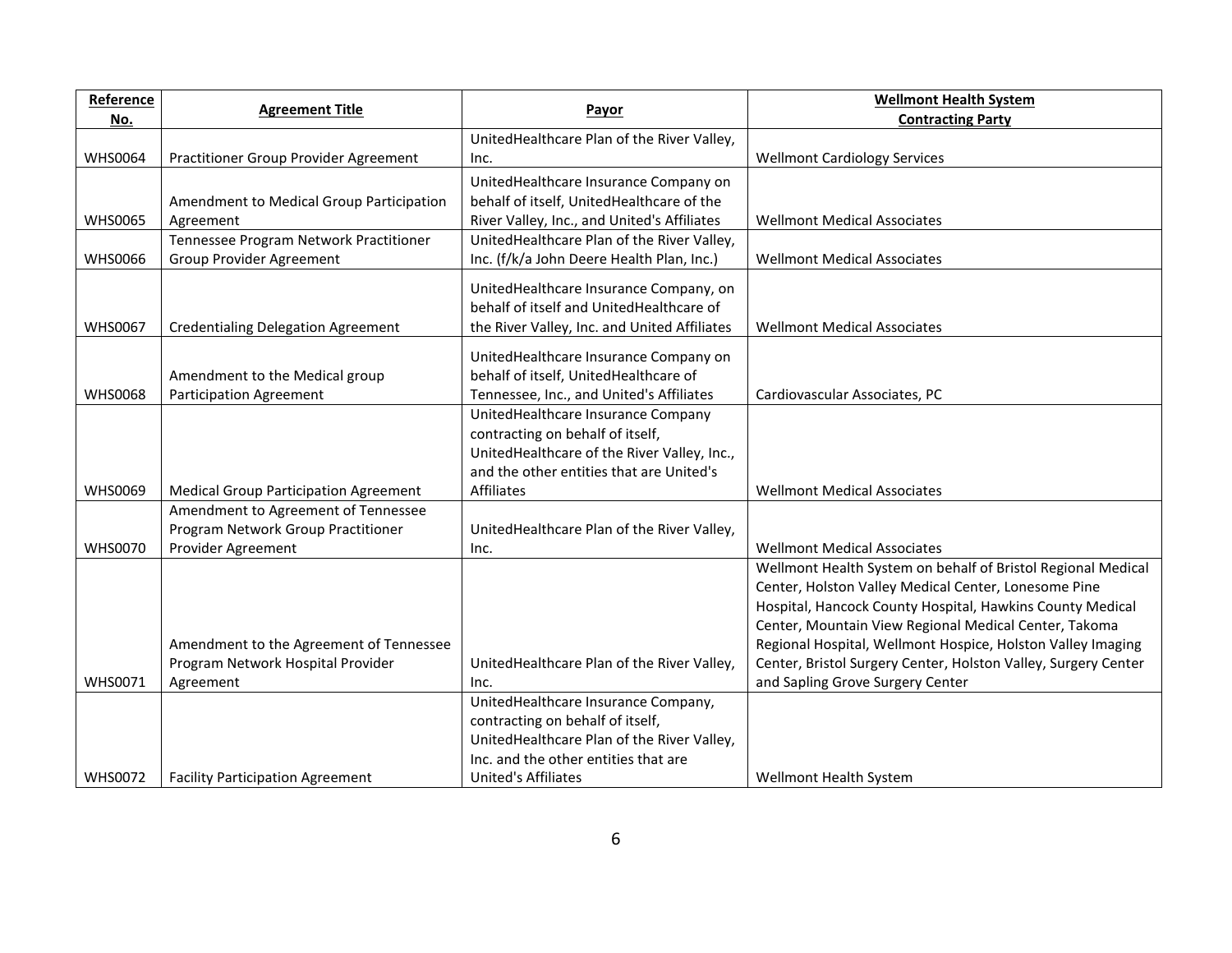| Reference      | <b>Agreement Title</b>                                                                                               |                                                                                                                  | <b>Wellmont Health System</b>                                                                                                                                                                                                                                                                                                                                                                                   |
|----------------|----------------------------------------------------------------------------------------------------------------------|------------------------------------------------------------------------------------------------------------------|-----------------------------------------------------------------------------------------------------------------------------------------------------------------------------------------------------------------------------------------------------------------------------------------------------------------------------------------------------------------------------------------------------------------|
| <u>No.</u>     |                                                                                                                      | Payor                                                                                                            | <b>Contracting Party</b>                                                                                                                                                                                                                                                                                                                                                                                        |
| <b>WHS0073</b> | Amendment to the Agreement of Tennessee<br>Program Network Hospital Provider<br>Agreement                            | UnitedHealthcare Plan of the River Valley,<br>Inc.                                                               | Wellmont Health System on behalf of Bristol Regional Medical<br>Center, Holston Valley Medical Center, Lonesome Pine<br>Hospital, Hancock County Hospital, Hawkins County Medical<br>Center, Mountain View Regional Medical Center, Takoma<br>Regional Hospital, Wellmont Hospice, Holston Valley Imaging<br>Center, Bristol Surgery Center, Holston Valley, Surgery Center<br>and Sapling Grove Surgery Center |
| <b>WHS0074</b> | Tennessee Program Network Hospital<br>Provider Agreement<br>(as amended)                                             | UnitedHealthcare Plan of the River Valley,<br>Inc.                                                               | Wellmont Health System on behalf of Bristol Regional Medical<br>Center, Holston Valley Medical Center, Lonesome Pine<br>Hospital, Hancock County Hospital, Hawkins County Medical<br>Center, Mountain View Regional Medical Center, Takoma<br>Regional Hospital, Wellmont Hospice, Holston Valley Imaging<br>Center, Bristol Surgery Center, Holston Valley, Surgery Center<br>and Sapling Grove Surgery Center |
| <b>WHS0075</b> | <b>FOLDER: Wexford House Agreements</b>                                                                              |                                                                                                                  |                                                                                                                                                                                                                                                                                                                                                                                                                 |
| <b>WHS0076</b> | <b>Outsourcing Therapy Services Agreement</b>                                                                        | Rehab Solutions, Inc.                                                                                            | RHA Sullivan, Inc. d/b/a The Wexford House                                                                                                                                                                                                                                                                                                                                                                      |
| <b>WHS0077</b> | <b>Anthem Folder</b>                                                                                                 |                                                                                                                  |                                                                                                                                                                                                                                                                                                                                                                                                                 |
| <b>WHS0078</b> | Amendment to the Skilled Nursing Facility<br>Provider Agreement                                                      | Southeast Services, Inc. and Anthem Blue<br>Cross Blue Shield                                                    | Generic notice to all participating providers                                                                                                                                                                                                                                                                                                                                                                   |
| <b>WHS0079</b> | Amendment to Skilled Nursing Facility<br>Provider Agreement                                                          | Southeast Services, Inc. and Anthem Blue<br>Cross Blue Shield                                                    | Generic notice to all participating providers                                                                                                                                                                                                                                                                                                                                                                   |
| <b>WHS0080</b> | <b>Skilled Nursing Facility Agreement</b>                                                                            | Trigon Services, Inc.                                                                                            | The Wexford House                                                                                                                                                                                                                                                                                                                                                                                               |
| <b>WHS0081</b> | <b>HWHN</b>                                                                                                          |                                                                                                                  |                                                                                                                                                                                                                                                                                                                                                                                                                 |
| <b>WHS0082</b> | <b>Business Associate Agreement</b>                                                                                  | Wellmont Wexford House                                                                                           | Highlands Wellmont Health Network                                                                                                                                                                                                                                                                                                                                                                               |
| <b>WHS0083</b> | Preferred Provider Agreement                                                                                         | <b>Wellmont Wexford House</b>                                                                                    | Highlands Wellmont Health Network, Inc.                                                                                                                                                                                                                                                                                                                                                                         |
| <b>WHS0084</b> | <b>BCBST</b>                                                                                                         |                                                                                                                  |                                                                                                                                                                                                                                                                                                                                                                                                                 |
| <b>WHS0085</b> | Network P Skilled Nursing Facility<br>Attachment of the Blue Cross Blue Shield of<br>Tennessee Institution Agreement | BlueCross BlueShield of Tennessee, Inc.<br>for itself and on behalf of other Payors,<br>including its Affiliates | The Wexford House                                                                                                                                                                                                                                                                                                                                                                                               |
| <b>WHS0086</b> | 2009 BlueCare Compliance Amendment                                                                                   | BlueCross BlueShield of Tennessee, Inc.<br>and Volunteer State Health Plan, Inc.                                 | Generic regulatory amendment to all participating providers                                                                                                                                                                                                                                                                                                                                                     |
| <b>WHS0087</b> | Long Term Care Services Nursing Facility<br>Agreement (as amended)                                                   | Volunteer State Health Plan, Inc. for itself<br>and on the behalf of its Affiliates                              | The Wexford House                                                                                                                                                                                                                                                                                                                                                                                               |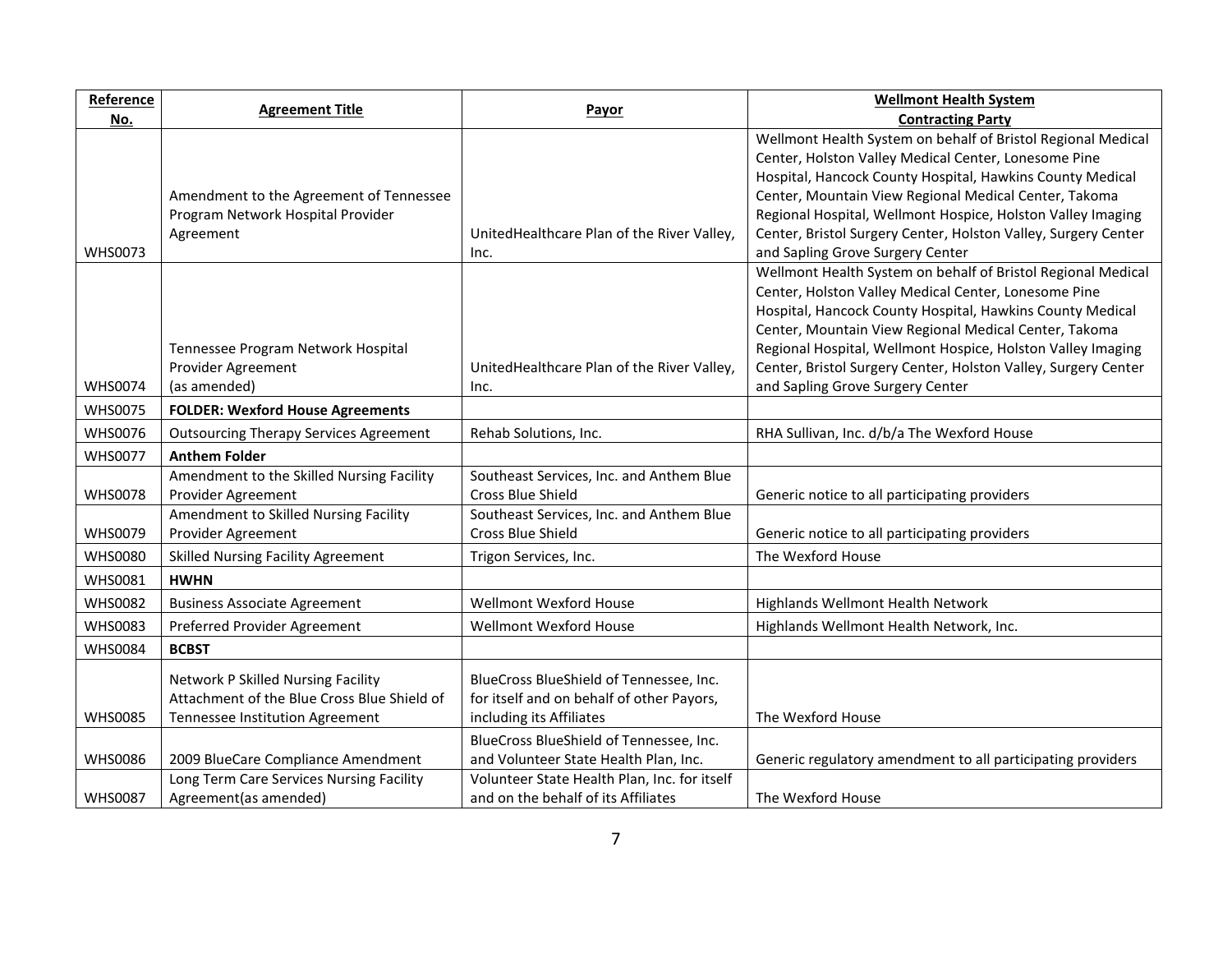| Reference      | <b>Agreement Title</b>                      | Payor                                       | <b>Wellmont Health System</b>              |
|----------------|---------------------------------------------|---------------------------------------------|--------------------------------------------|
| No.            |                                             |                                             | <b>Contracting Party</b>                   |
| <b>WHS0088</b> | Medicare Advantage Provider Agreement       | BlueCross BlueShield of Tennessee, Inc.     | The Wexford House                          |
|                | <b>BlueCross BlueShield of Tennessee</b>    | BlueCross BlueShield of Tennessee on        |                                            |
| <b>WHS0089</b> | <b>Institution Agreement</b>                | behalf of its licensed Affiliates           | The Wexford House                          |
|                |                                             |                                             |                                            |
|                | <b>Network S Skilled Nursing Facility</b>   | BlueCross BlueShield of Tennessee, Inc.     |                                            |
|                | Attachment of the Blue Cross Blue Shield of | for itself and on behalf of other Payors,   |                                            |
| <b>WHS0090</b> | Tennessee Institution Agreement             | including its Affiliates                    | The Wexford House                          |
|                | BlueAdvantage Local PPO Medicare            |                                             |                                            |
|                | Advantage Provider Agreement Skilled        | BlueCross BlueShield of Tennessee, Inc.,    |                                            |
|                | <b>Nursing Facility Attachment</b>          | for itself and on behalf of its licensed    |                                            |
| <b>WHS0091</b> | (as amended)                                | Affiliates                                  | The Wexford House                          |
|                |                                             | BlueCross BlueShield of Tennessee on        |                                            |
| <b>WHS0092</b> | Skilled Nursing Facility Network Attachment | behalf of itself and its Affiliates         | The Wexford House                          |
| <b>WHS0093</b> | Humana                                      |                                             |                                            |
|                |                                             | Health Value Management, Inc. d/b/a         |                                            |
| <b>WHS0094</b> | Ancillary Provider Participation Agreement  | <b>ChoiceCare Network</b>                   | RHA Sullivan, Inc.                         |
| <b>WHS0095</b> | <b>UHC</b>                                  |                                             |                                            |
|                | Amendment to Tennessee Program Network      | UnitedHealthCare Plan of the River Valley,  |                                            |
| <b>WHS0096</b> | Ancillary Provider Agreement                | Inc.                                        | RHA Sullivan, Inc. d/b/a The Wexford House |
|                | Tennessee Program Network Ancillary         | UnitedHealthcare Plan of the River Valley,  |                                            |
| <b>WHS0097</b> | Provider Agreement                          | Inc.                                        | RHA Sullivan d/b/a The Wexford House       |
|                |                                             | United Healthcare Insurance Company, on     |                                            |
|                |                                             | behalf of itself, UnitedHealthcare of       |                                            |
| <b>WHS0098</b> | Ancillary Provider Participation Agreement  | Tennessee, Inc., and United's Affiliates    | The Wexford House                          |
|                | Free Standing Skilled Nursing Facility      |                                             |                                            |
|                | Medicare Payer Appendix AND Amendment       |                                             |                                            |
|                | to Ancillary Provider Participation         | United HealthCare Insurance Company,        |                                            |
| <b>WHS0099</b> | Agreement                                   | on behalf of itself and United's Affiliates | The Wexford House                          |
| <b>WHS0100</b> | Memorandum of Agreement                     | The Center for Healthcare Quality           | The Wexford House                          |
|                |                                             | HealthSpring of Tennessee, Inc. and         |                                            |
|                | First Amendment to the Ancillary Service    | HealthSpring Life and Health Insurance      |                                            |
| <b>WHS0101</b> | Provider Agreement                          | Company, Inc.                               | RHA Sullivan, Inc. d/b/a The Wexford House |
|                |                                             | HealthSpring of Tennessee, Inc. and         |                                            |
|                |                                             | HealthSpring Life and Health Insurance      |                                            |
| <b>WHS0102</b> | Ancillary Service Provider Agreement        | Company, Inc.                               | RHA Sullivan, Inc. d/b/a The Wexford House |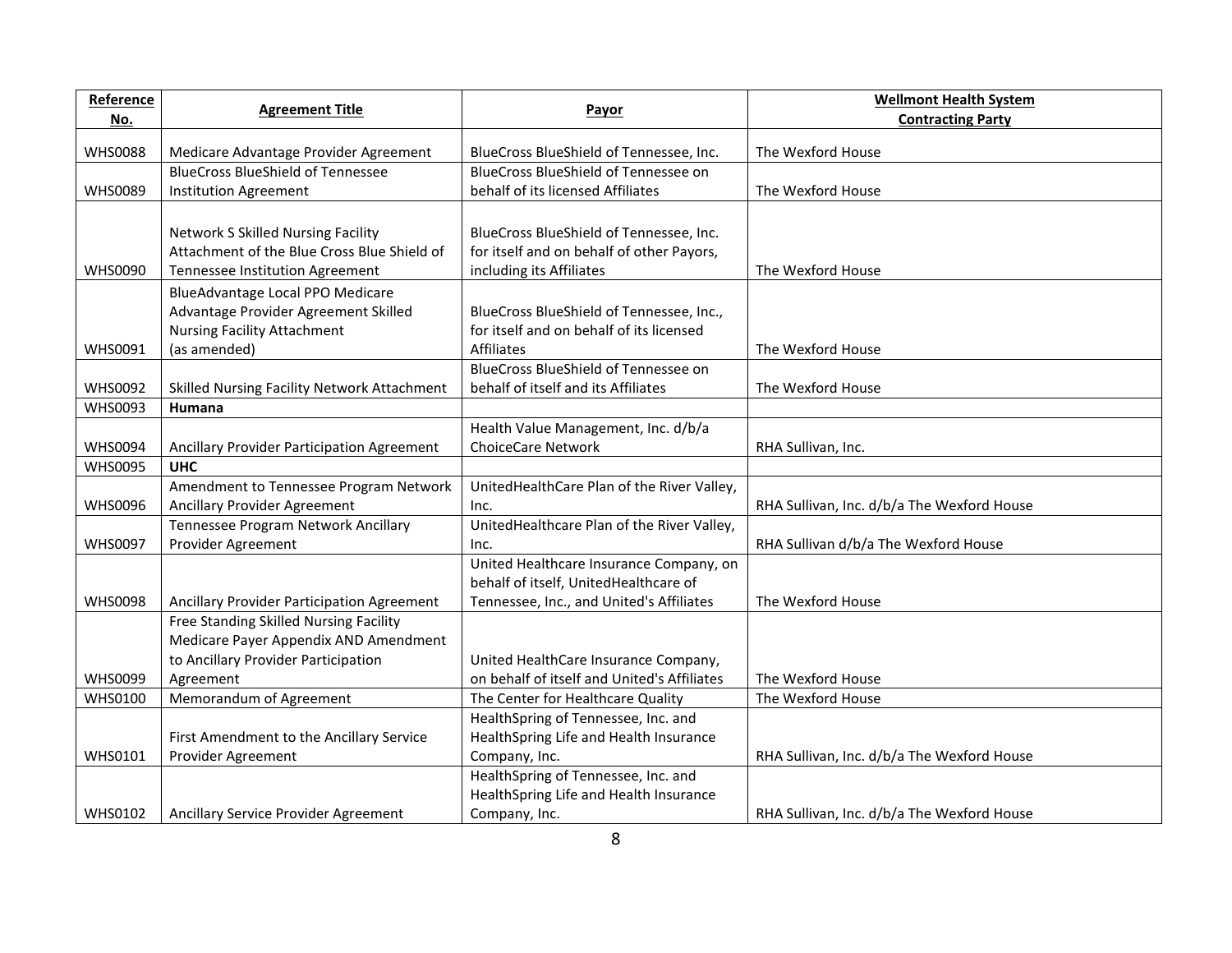| Reference      |                                            |                                               | <b>Wellmont Health System</b>                            |
|----------------|--------------------------------------------|-----------------------------------------------|----------------------------------------------------------|
| No.            | <b>Agreement Title</b>                     | Payor                                         | <b>Contracting Party</b>                                 |
|                |                                            | The State of Tennessee Department of          |                                                          |
|                | Medical Assistance Participation Agreement | Finance and Administration Bureau of          |                                                          |
| <b>WHS0103</b> | (Medicaid/TennCare Title XIX Program)      | TennCare                                      | RHA Sullivan, Inc. d/b/a The Wexford House               |
|                | Skilled Nursing Facility Participation     |                                               |                                                          |
| <b>WHS0104</b> | Agreement                                  | Tricare                                       | RHA Sullivan, Inc. d/b/a The Wexford House               |
|                | Network Access Agreement                   |                                               |                                                          |
| <b>WHS0105</b> | (as amended)                               | <b>ACS Consulting</b>                         | Highlands Wellmont Health Network, Inc.                  |
|                |                                            | A & G Healthcare Services d/b/a Amera-        |                                                          |
| <b>WHS0106</b> | Physician Hospital Organization Agreement  | <b>Net</b>                                    | Highlands Wellmont Health Network                        |
|                | Physician-Hospital Organization Agreement  |                                               |                                                          |
| <b>WHS0107</b> |                                            | American PPO, Inc.                            | Highlands Wellmont Health Network                        |
|                | Physician-Hospital Organization Agreement  |                                               |                                                          |
| <b>WHS0108</b> | (as amended)                               | <b>Beech Street Corporation</b>               | Highlands Wellmont Health Network                        |
|                | <b>Institutional Services Agreement</b>    |                                               |                                                          |
| <b>WHS0109</b> | (as amended)                               | CIGNA Behavioral Health, Inc.                 | Wellmont Health System, Inc.                             |
|                | Physician Hospital Organization Agreement  |                                               |                                                          |
| <b>WHS0110</b> | (as amended)                               | CorVel Corporation                            | Highlands Wellmont Health Network                        |
|                |                                            |                                               | Highlands Wellmont Health Network on behalf of Lonesome  |
|                |                                            |                                               | Pine Hospital, Lee Regional Medical Center and Mountain  |
| <b>WHS0111</b> | <b>Facility Agreement</b>                  | Employer's Choice Network, LLC                | View Regional Medical Center                             |
| <b>WHS0112</b> | PHO Agreement                              | Evolutions Healthcare Systems, Inc.           | Highlands Wellmont Health Network                        |
|                |                                            |                                               | Wellmont Health System d/b/a Wellmont Bristol Regional   |
|                | The First Health Network Hospital Contract |                                               | Medical Center, Wellmont Holston Valley Medical Center,  |
| <b>WHS0113</b> | (as amended)                               | The First Health Network                      | Wellmont Ridgeview Pavilion                              |
| <b>WHS0114</b> | <b>Health Care Services Agreement</b>      | <b>Galaxy Health Network</b>                  | Highlands Wellmont Health Network                        |
|                |                                            | Health Net Federal Services, LLC on behalf    |                                                          |
|                | <b>Provider Participation Agreement</b>    | of itself and the subsidiaries and Affiliates | Wellmont Health System d/b/a Lonesome Pine Hospital &    |
| <b>WHS0115</b> | (as amended)                               | of Health Net, Inc.                           | Mountain View Regional Medical Center                    |
|                |                                            |                                               | Highlands Wellmont Health Network d/b/a Lonesome Pine    |
|                | <b>Facility Provider Agreement</b>         |                                               | Hospital, Lee Regional Medical Center and Mountain View  |
| <b>WHS0116</b> | (as amended)                               | Health Net Federal Services, LLC              | <b>Regional Medical Center</b>                           |
|                |                                            |                                               | Wellmont Bristol Regional Medical Center                 |
|                |                                            |                                               | Wellmont Bristol Regional Medical Center-SNF             |
|                | <b>HMHS South</b>                          |                                               | <b>Wellmont Home Care</b>                                |
|                | <b>Hospital Service Agreement</b>          |                                               | Wellmont Home Medical Equipment and Respiratory Services |
| <b>WHS0117</b> | (as amended)                               | Humana Military Healthcare Services, Inc.     | Wellmont Infusion Network                                |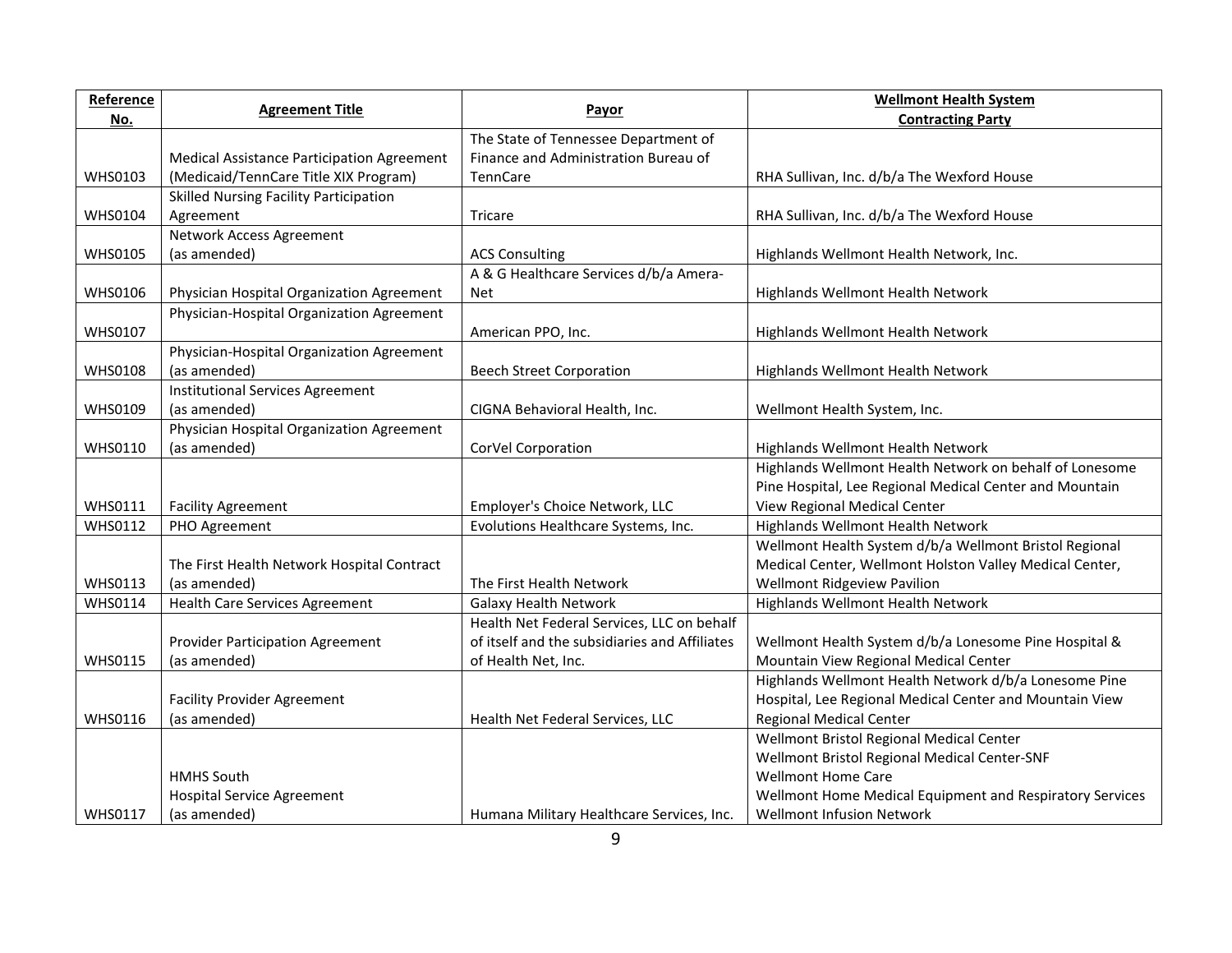| Reference      |                                               |                                           | <b>Wellmont Health System</b>                                 |
|----------------|-----------------------------------------------|-------------------------------------------|---------------------------------------------------------------|
| <u>No.</u>     | <b>Agreement Title</b>                        | Payor                                     | <b>Contracting Party</b>                                      |
|                |                                               |                                           | <b>Wellmont Hospice</b>                                       |
|                |                                               |                                           | Wellmont Holston Valley Medical Center                        |
|                |                                               |                                           | Wellmont Holston Valley Medical Center-SNF                    |
|                |                                               |                                           | Wellmont Hawkins County Memorial Hospital                     |
|                | Physician Hospital Organization Participation |                                           |                                                               |
|                | Agreement                                     |                                           |                                                               |
| <b>WHS0118</b> | (as amended)                                  | The Initial Group, Inc.                   | Highlands-Wellmont Health Network                             |
| <b>WHS0119</b> | Network Services Agreement (as amended)       | Integrated Medical Solutions, LLC         | Highlands Wellmont Health Network                             |
|                | Participating Provider Agreement (as          | AMERIGROUP Virginia, Inc. d/b/a           |                                                               |
| <b>WHS0120</b> | amended)                                      | <b>AMERIGROUP Community Care</b>          | Highlands Wellmont Health Network, Inc.                       |
|                | Facility and Program Participation            |                                           |                                                               |
| <b>WHS0121</b> | Agreement (as amended)                        | Magellan Behavioral Health, Inc.          | Wellmont Health System, Inc.                                  |
|                | Facility Network Participation Agreement (as  |                                           | Bristol Regional Medical Center, Takoma Regional Hospital and |
| <b>WHS0122</b> | amended)                                      | Mental Health Associates, Inc.            | <b>Ridgeview Pavilion</b>                                     |
|                |                                               |                                           | Wellmont Health System, Inc. (d/b/a Lonesome Pine Hospital,   |
|                |                                               |                                           | Lee Regional Medical Center, Mountain View Regional Medical   |
|                | Mountain Empire PACE Provider Agreement       |                                           | Center, Holston Valley Medical Center, and Bristol Regional   |
| <b>WHS0123</b> | (as amended)                                  | Mountain Empire Older Citizens, Inc.      | Medical Center)                                               |
|                | Health Care Provider Network Agreement        |                                           |                                                               |
|                | Physician-Hospital Organization (as           |                                           |                                                               |
| <b>WHS0124</b> | amended)                                      | <b>BCE Emergis Corporation</b>            | Highlands Wellmont Health Network                             |
|                | Physician Hospital Organization Agreement     |                                           |                                                               |
| <b>WHS0125</b> | (as amended)                                  | NovaNet, Inc.                             | Highlands Wellmont Health Network                             |
|                | Physician Hospital Organization Agreement     |                                           |                                                               |
| <b>WHS0126</b> | (as amended)                                  | Prime Health Services, Inc.               | Highlands Wellmont Health Network                             |
|                | Physician Hospital Organization Agreement     | Provider Strategies, Inc. (n/k/a Provider |                                                               |
| <b>WHS0127</b> | (as amended)                                  | Select, Inc.)                             | Highlands Wellmont Health Network                             |
| <b>WHS0128</b> | Network Access Agreement (as Amended)         | Acordia National, Inc.                    | Highlands Wellmont Health Network, Inc.                       |
|                | Physician Hospital Organization Agreement     |                                           |                                                               |
| <b>WHS0129</b> | (as amended)                                  | Southern Health Services, Inc.            | Highlands Wellmont Health Network                             |
|                | United Behavioral Health Provider             |                                           | Wellmont Health System d/b/a Bristol Regional medical         |
| <b>WHS0130</b> | Agreement (as amended)                        | United Behavioral Health, Inc.            | Center-Ridgeview Pavilion added 10/1/2004                     |
|                |                                               | United Behavioral Health on behalf of     |                                                               |
|                | United Behavioral Health TennCare Program     | itself and UnitedHealthcare Plan of the   | Wellmont Health System d/b/a Bristol Regional Medical         |
| <b>WHS0131</b> | <b>Facility Participation Agreement</b>       | <b>River Valley</b>                       | Center, Ridgeview Pavilion and Takoma Regional Hospital       |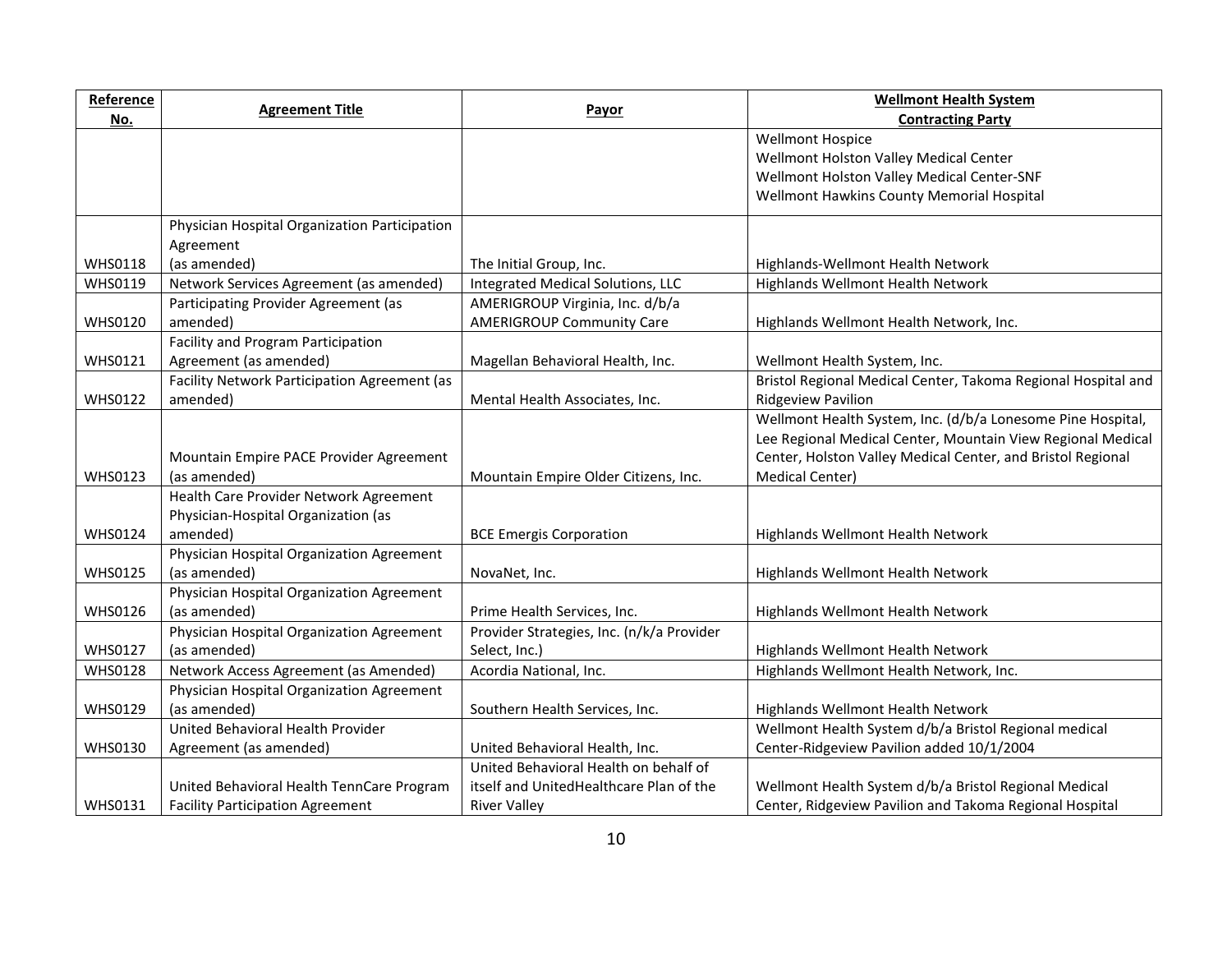| Reference      |                                           |                                           | <b>Wellmont Health System</b>                            |
|----------------|-------------------------------------------|-------------------------------------------|----------------------------------------------------------|
| No.            | <b>Agreement Title</b>                    | Payor                                     | <b>Contracting Party</b>                                 |
|                |                                           | The Trustees of the United Mine Workers   |                                                          |
|                |                                           | of America Combined Benefit Fund, the     |                                                          |
|                |                                           | Trustees of the UMWA 1992 Benefit Plan    |                                                          |
|                | Agreement and Addendum to the Funds       | and the Trustees of the UMWA 1993         |                                                          |
| <b>WHS0132</b> | <b>Cooperating Provider Agreement</b>     | Benefit Plan                              | Wellmont Health System                                   |
|                | Physician Hospital Organization Agreement |                                           |                                                          |
| <b>WHS0133</b> | (as amended)                              | USA Managed Care Organization, Inc.       | Highlands Wellmont Health Network                        |
|                | Hospitalization Services Agreement (Fee-  | Commonwealth of Virginia Department of    | Wellmont-Bristol Regional Medical Center, Holston Valley |
| <b>WHS0134</b> | For-Services)                             | <b>Rehabilitation Services</b>            | Medical Center and Lonesome Pine Hospital                |
| <b>WHS0135</b> | Administrative Contract (as amended)      | Virginia Premier Health Plan, Inc.        | Highlands Wellmont Health Network                        |
| <b>WHS0136</b> | Facility Amendment Schedule (as amended)  | ValueOptions, Inc.                        | Wellmont Bristol Regional Medical Center                 |
| <b>WHS0137</b> | Diagnostic Service Agreement              | <b>Veterans Evaluation Services</b>       | Wellmont Health System                                   |
|                | Physician Hospital Organization Provider  |                                           |                                                          |
| <b>WHS0138</b> | <b>Participation Agreement</b>            | Windsor Health Plan, Inc.                 | Highlands Wellmont Health Network                        |
|                | Rates Only Amendment to Hospital Service  |                                           |                                                          |
| <b>WHS0139</b> | Agreement (06/07/2014)                    | Cigna HealthCare of Tennessee, Inc.       | Wellmont Health System                                   |
|                |                                           |                                           | Takoma Regional Hospital                                 |
|                |                                           |                                           | Hawkins County Memorial Hospital                         |
|                |                                           | Blue Cross Blue Shield of Tennessee, Inc. | <b>Bristol Regional Medical Center</b>                   |
|                | Amendment 4 to the BluePreferred Network  | on behalf of itself and its licensed      | <b>Hancock County Hospital</b>                           |
| <b>WHS0140</b> | <b>Institution Attachment</b>             | <b>Affiliates</b>                         | Holston Valley Medical Center                            |
|                |                                           |                                           | Takoma Regional Hospital                                 |
|                |                                           |                                           | Hawkins County Memorial Hospital                         |
|                |                                           | Blue Cross Blue Shield of Tennessee, Inc. | <b>Bristol Regional Medical Center</b>                   |
|                | Amendment 4 to the BlueSelect Network     | on behalf of itself and its licensed      | <b>Hancock County Hospital</b>                           |
| <b>WHS0141</b> | <b>Institution Attachment</b>             | <b>Affiliates</b>                         | <b>Holston Valley Medical Center</b>                     |
|                |                                           | BlueCross BlueShield of Tennessee, Inc.   |                                                          |
|                | Medicare Advantage Provider Agreement     | for itself and on behalf of its licensed  |                                                          |
| <b>WHS0142</b> | (as amended)                              | Affiliates                                | <b>Wellmont Cardiology Services</b>                      |
| <b>WHS0143</b> | Medicaid Specialist Center Agreement      | HealthKeepers, Inc.                       | Wellmont Medical Associates, Inc.                        |
|                | Medicaid Primary Care Physician Center    |                                           |                                                          |
| <b>WHS0144</b> | Agreement                                 | HealthKeepers, Inc.                       | Wellmont Medical Associates, Inc.                        |
|                |                                           | Anthem Health Plans of Virginia, Inc.     |                                                          |
|                | Amendment to Anthem Blue Cross and Blue   | d/b/a Anthem Blue Cross and Blue Shield   |                                                          |
| <b>WHS0145</b> | Shield Provider Agreement Signature Page  | and Healthkeepers, Inc.                   | <b>Wellmont Medical Associates</b>                       |
| <b>WHS0146</b> | Signature Page                            | Anthem Health Plans of Virginia, Inc.     | <b>Wellmont Medical Associates</b>                       |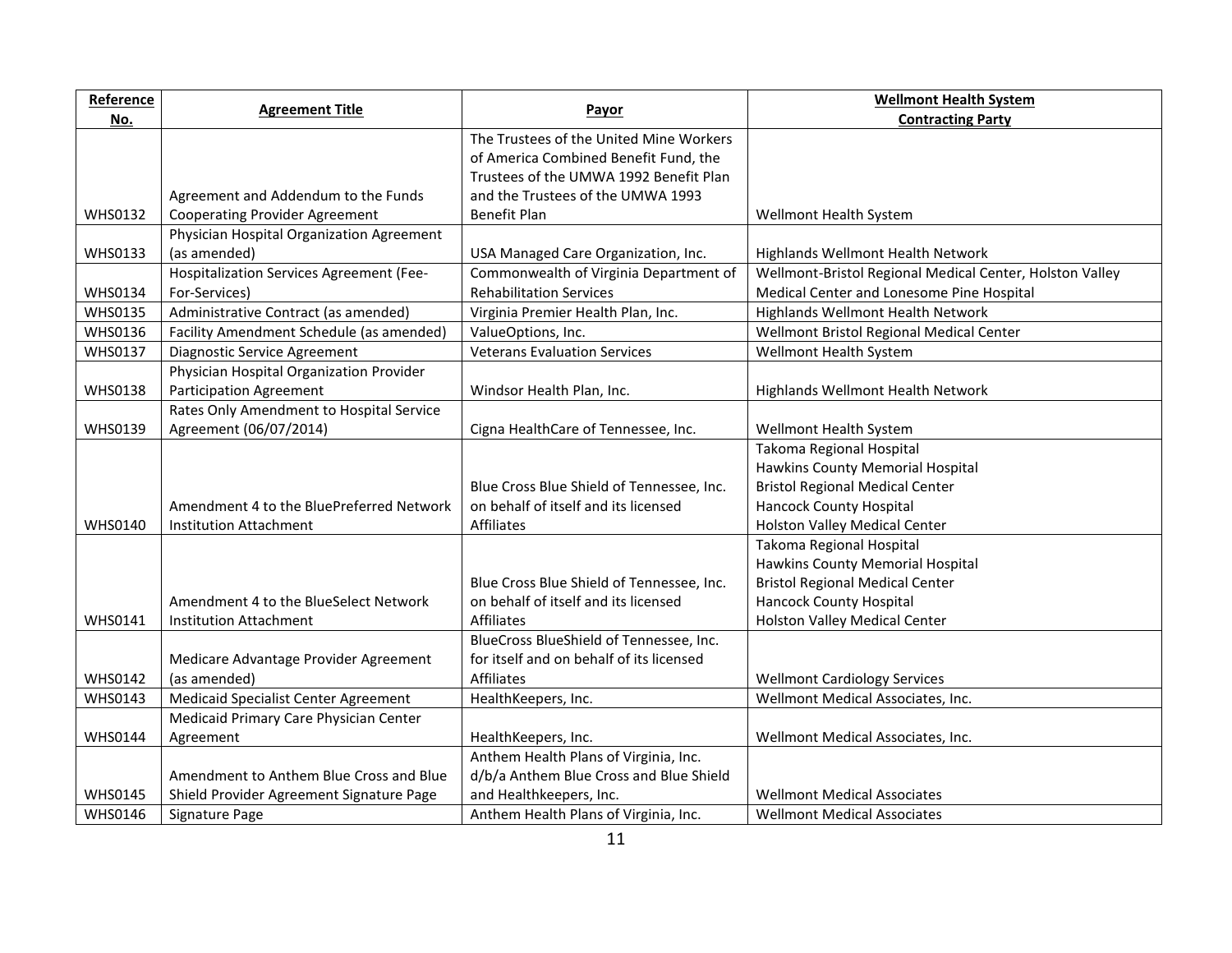| Reference      |                                             |                                             | <b>Wellmont Health System</b>         |
|----------------|---------------------------------------------|---------------------------------------------|---------------------------------------|
| No.            | <b>Agreement Title</b>                      | Payor                                       | <b>Contracting Party</b>              |
|                |                                             | d/b/a Anthem Blue Cross and Blue Shield     |                                       |
|                |                                             | and Healthkeepers, Inc.                     |                                       |
|                | Anthem Blue Cross Blue Shield Provider      |                                             |                                       |
| <b>WHS0147</b> | Agreement-Laboratory                        | Southeast Services, Inc.                    | Mountain View Regional Medical Center |
|                | Amendment to Anthem Blue Cross and Blue     | Anthem health Plans of Virginia, Inc. d/b/a |                                       |
| <b>WHS0148</b> | Shield Provider Agreement                   | Anthem Blue Cross and Blue Shield           | <b>Wellmont Medical Associates</b>    |
|                | 2015 Rate Variation Amendment to the        |                                             |                                       |
|                | BlueCare/TennCareSelect Network             |                                             |                                       |
| <b>WHS0149</b> | Attachment                                  | BlueCross BlueShield of Tennessee, Inc.     | Hawkins County Memorial Hospital      |
|                | 2015 Rate Variation Amendment to the        |                                             |                                       |
|                | BlueCare/TennCareSelect Network             |                                             |                                       |
| <b>WHS0150</b> | Attachment                                  | BlueCross BlueShield of Tennessee, Inc.     | Hawkins County Memorial Hospital      |
|                | 2015 Rate Variation Amendment to the        |                                             |                                       |
|                | <b>BlueCare/TennCareSelect Network</b>      |                                             |                                       |
| <b>WHS0151</b> | Attachment                                  | BlueCross BlueShield of Tennessee, Inc.     | Holston Valley Medical Center         |
|                | P4 Pathways Amendment to the BlueCare       | BlueCross BlueShield of Tennessee, Inc.     |                                       |
| <b>WHS0152</b> | Network Group Practice attachment           | and Volunteer State Health Plan, Inc.       | <b>Wellmont Medical Associates</b>    |
|                |                                             |                                             |                                       |
|                |                                             |                                             |                                       |
|                | P4 Pathways Amendment to the                |                                             |                                       |
|                | <b>BluePreferred Network Group Practice</b> |                                             |                                       |
| <b>WHS0153</b> | Attachment                                  | BlueCross BlueShield of Tennessee, Inc.     | <b>Wellmont Medical Associates</b>    |
|                | P4 Pathways Amendment to the BlueSelect     |                                             |                                       |
| <b>WHS0154</b> | Network Group Practice Attachment           | BlueCross BlueShield of Tennessee Inc.      | <b>Wellmont Medical Associates</b>    |
|                | P4 Pathways Amendment to the                |                                             |                                       |
|                | BlueCoverTN Amendment to the                |                                             |                                       |
|                | <b>BluePreferred Network Group Practice</b> |                                             |                                       |
| <b>WHS0155</b> | Attachment                                  | BlueCross BlueShield of Tennessee Inc.      | <b>Wellmont Medical Associates</b>    |
|                | P4 Pathways Amendment to the TennCare       | BlueCross BlueShield of Tennessee, Inc.     |                                       |
| <b>WHS0156</b> | Select Network Group Practice Attachment    | and Volunteer State Health Plan, Inc.       | <b>Wellmont Medical Associates</b>    |
|                |                                             | Anthem Health Plans of Virginia, Inc.       |                                       |
|                | Anthem Blue Cross and Blue Shield Provider  | d/b/a Anthem Blue Cross and Blue Shield     |                                       |
| <b>WHS0157</b> | Agreement (Specialists-EC308A)              | and Healthkeepers, Inc.                     | <b>Wellmont Medical Associates</b>    |
|                | BlueCross BlueShield of Tennessee Hospital  |                                             |                                       |
| <b>WHS0158</b> | Pay-for-Performance Program Guide           | BlueCross BlueShield of Tennessee Inc.      | THIS IS NOT A CONTRACT                |
| <b>WHS0159</b> | <b>BlueCross BlueShield of Tennessee</b>    | BlueCross BlueShield of Tennessee, Inc.,    | Wellmont Health Systems               |